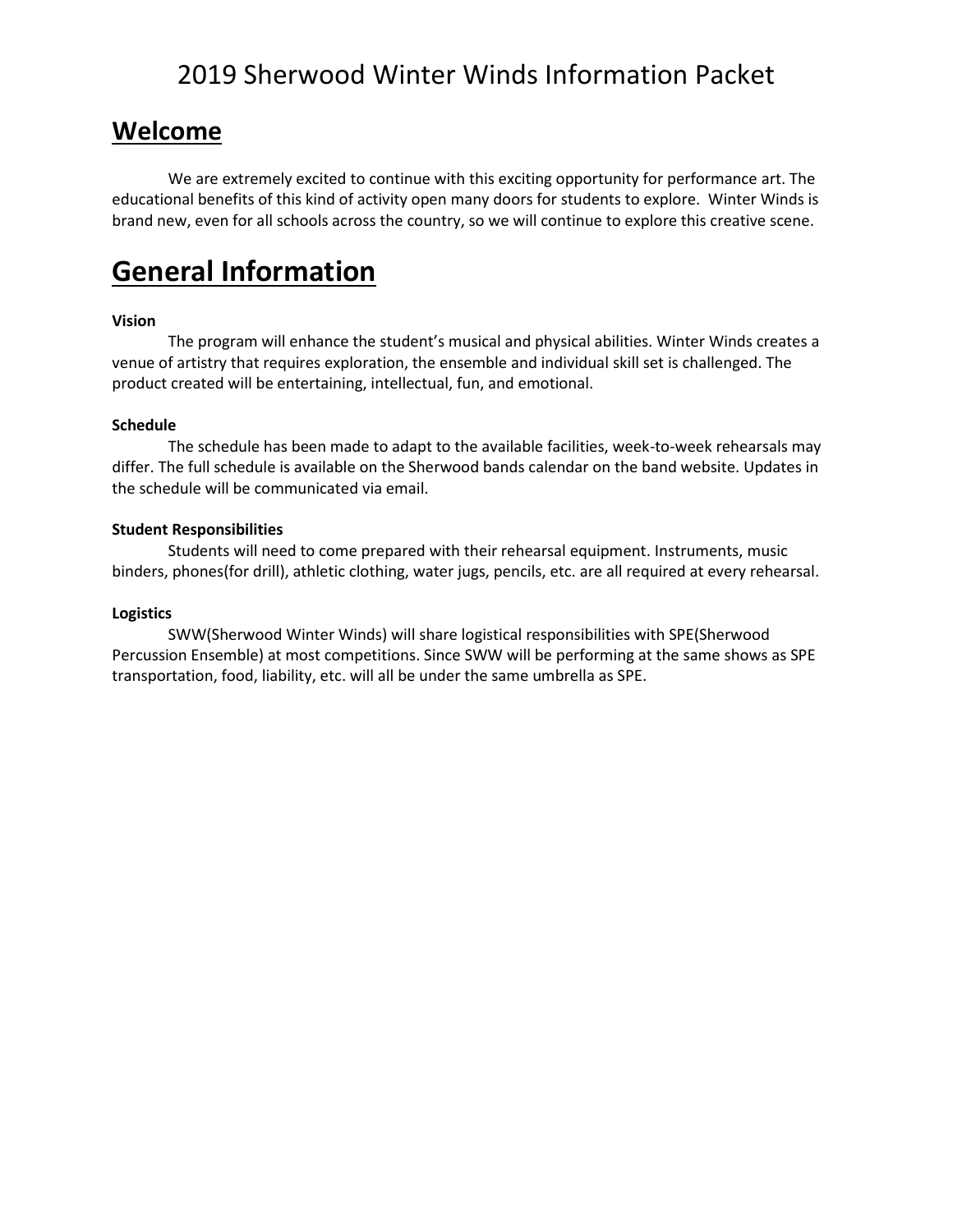### **FAQs**

#### **What is WGI?**

From the website: "WGI Sport of the Arts is the world's premier organization producing indoor color guard, percussion, and wind ensemble competitions. As a non-profit youth organization, WGI serves as the leading governing body of the indoor winter guard, percussion and winds activities. It is called the Sport of the Arts because it brings music to life through performance in a competitive format."

#### **What is WGI Winds?**

WGI Winds is the latest indoor competitive, performance, and educational outlet. Students perform indoors in a more intimate setting than a football stadium.

#### **Who can participate?**

Anyone can be a participant, but the requirements of the show may limit how many performers are on each instrument.

#### **How long is the season?**

The winter seasons begins mid-November and ends April 13th.

#### **How many performance opportunities will there be?**

There will be around 4 performance opportunities through the season, both competitive and non-competitive.

#### **How much does it cost?**

The fare share is \$350 per student. There will be a payment plan in place so you can pay as the season goes on.

#### **Why study music?**

Music is the culmination of every curriculum devised; it is science, math, language, art, and so much more. Performing music is an amplification of the human behind the instrument, it's a curriculum that allows emotional expression. Students involved in music are more likely to be successful in their chosen career path.

#### **Why do Winter Winds?**

Students will grow in a unique performance environment that differs from the concert band setting. Students will increase their ensemble skills that are directly applicable to the concert setting. Winter Winds is a way for students to stay physically active during the cold winter months.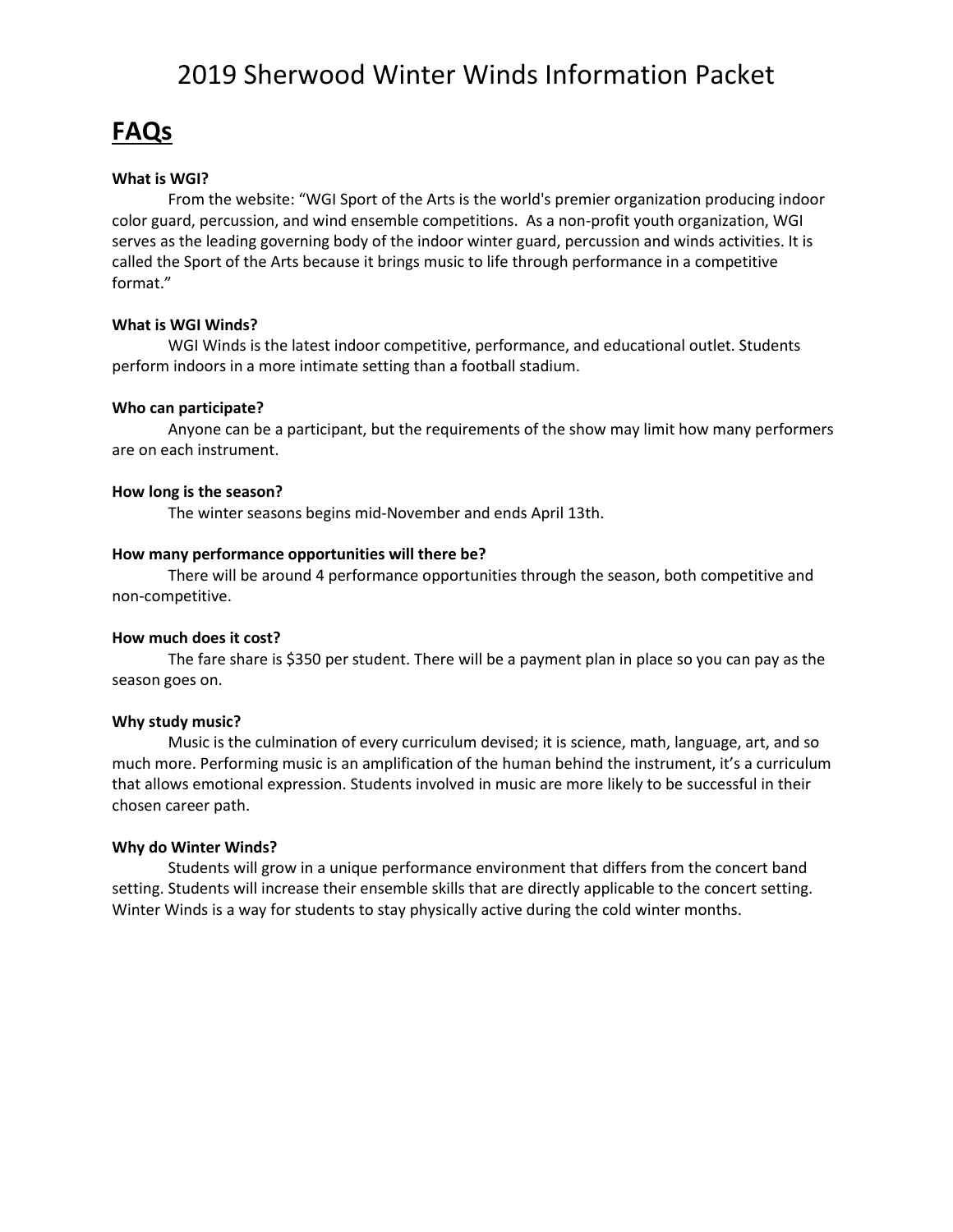|  | <b>Registration Form</b> |  |
|--|--------------------------|--|
|  |                          |  |

(please print carefully)

| <b>Student Info:</b> |                                                                                                           |  |  |  |
|----------------------|-----------------------------------------------------------------------------------------------------------|--|--|--|
|                      |                                                                                                           |  |  |  |
|                      |                                                                                                           |  |  |  |
|                      | Graduation Year_______________Middle School attended___________________________T-shirt size______________ |  |  |  |
| <b>Contact Info:</b> |                                                                                                           |  |  |  |
|                      | Student phone number__________________________________Student email_________________________________      |  |  |  |
|                      |                                                                                                           |  |  |  |
|                      |                                                                                                           |  |  |  |
|                      |                                                                                                           |  |  |  |
|                      |                                                                                                           |  |  |  |
|                      |                                                                                                           |  |  |  |
|                      |                                                                                                           |  |  |  |

In order for my child, a minor, to take part in and receive the advantages of the SWW program, I am giving my permission for my student to participate and travel with the organization. I understand that an itinerary will be published prior to each travel date and that the mode of transportation will vary.

| Parent/Guardian Signature | Date |
|---------------------------|------|
|---------------------------|------|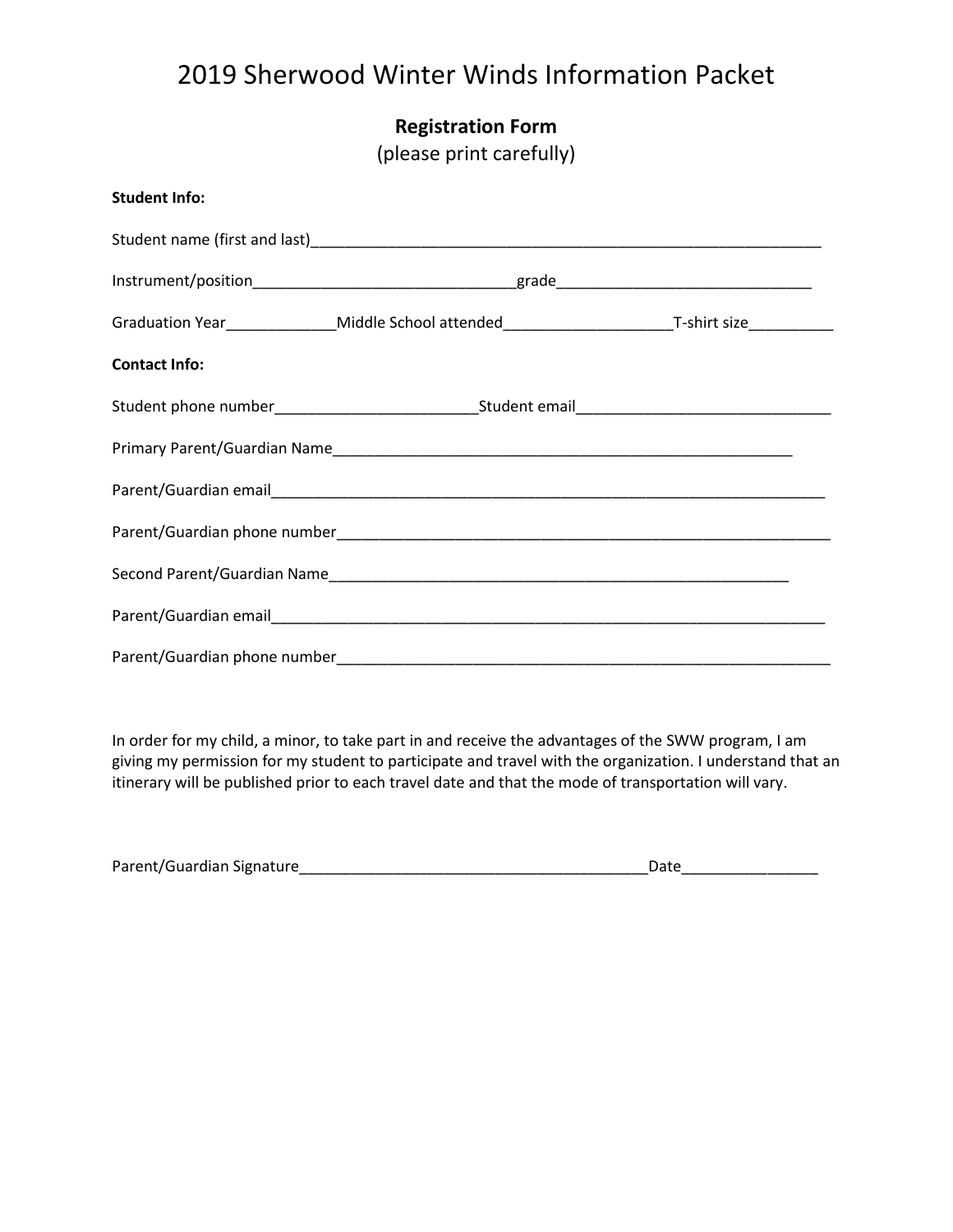### **Volunteer Needs**

The SWW Program requires a great deal of volunteer support. Consequently, it takes a lot of help to keep this program growing and vibrant**. We ask each parent/guardian to volunteer for various needs throughout the year.** Thank you so much for your support and volunteer hours.

| Parent Name         | Student Name                                                       |  |
|---------------------|--------------------------------------------------------------------|--|
| Parent              |                                                                    |  |
|                     |                                                                    |  |
| Email               | Phone<br><u> 1980 - Andrea Andrewski, fransk politik (d. 1980)</u> |  |
|                     |                                                                    |  |
|                     |                                                                    |  |
| List unique skills- |                                                                    |  |
|                     |                                                                    |  |
|                     |                                                                    |  |
|                     |                                                                    |  |
|                     |                                                                    |  |
|                     |                                                                    |  |
|                     |                                                                    |  |